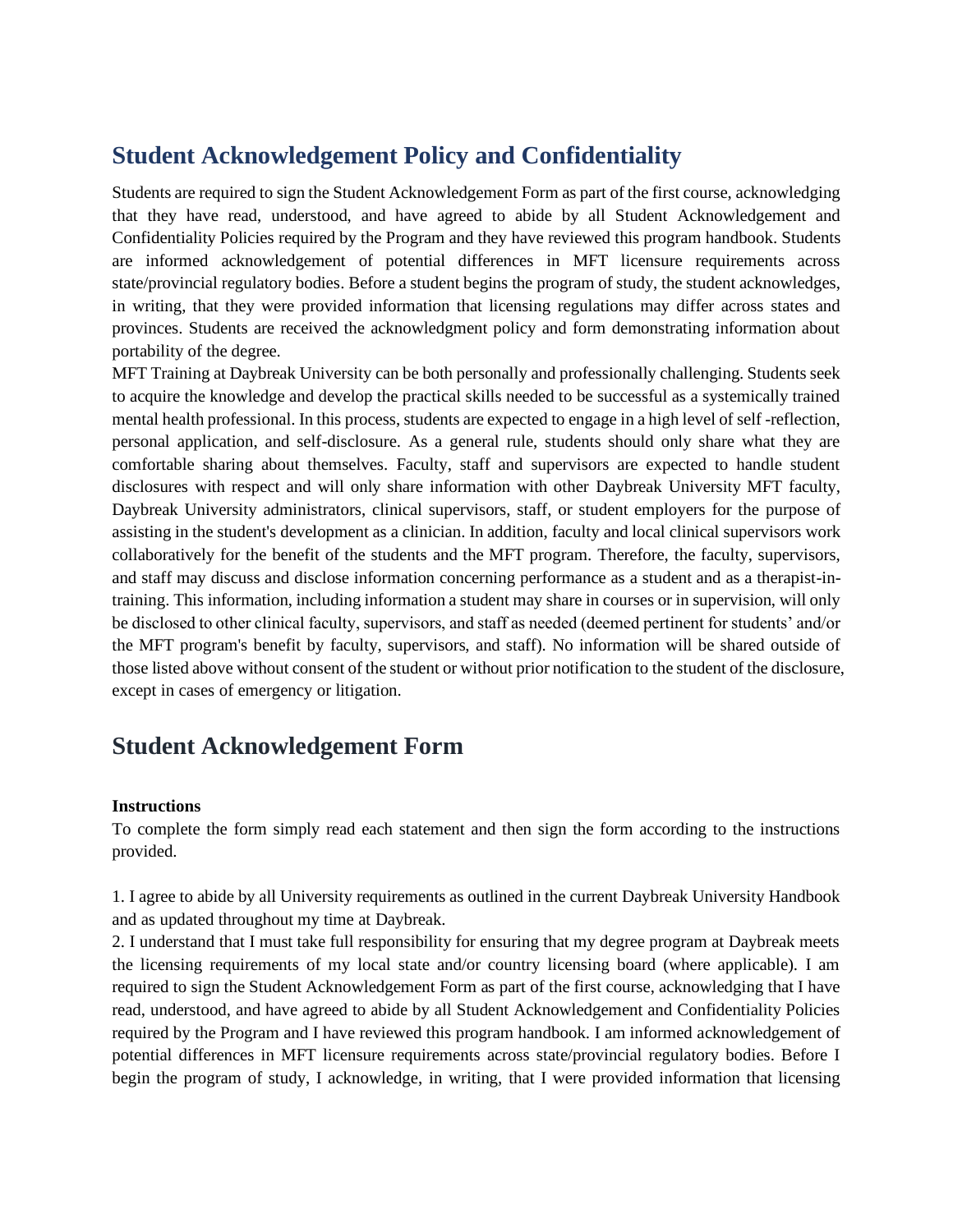regulations may differ across states and provinces. I have received the acknowledgment policy and form demonstrating information about portability of the degree.

3. I have read and understand the program policy statement that if I have been convicted of a felony or misdemeanor prior to or subsequent to admission into the MFT program, I am required to immediately inform the Program Director of the MFT Program. I understand that such conviction may result in my dismissal from the program.

4. I understand that if I am diagnosed, treated, or admitted to a hospital or other facility for the treatment of any psychotic disorder (e.g. bipolar disorder, schizophrenia, paranoia, etc.); suicide attempt(s); substance abuse; or the illegal use of any controlled substance, habit-forming drug or prescription medication I am required to immediately inform the Program Director as this may interfere with my ability to competently and safely perform the essential functions of the MFT profession. I further understand that if this occurs, I will be required to provide a letter from my treating physician or licensed mental health professional indicating I am compliant with treatment and currently able to practice safely and competently.

5. I understand that a minimum cumulative GPA of 3.0 must be maintained throughout the program and is required for graduation. I understand that I must earn a passing grade in not less than 66.6% of total credit hours attempted, and I must complete this program within the maximum years of the program.

6. I understand that I will be provided with information about the Practicum Preparation Process (PPP) after I have successfully completed three courses. I understand I am expected to complete the entire PPP within the expected time limit (by the end of my sixth course).

7. I understand that in the MFT program I will be evaluated, through the PPP, to determine my clinical readiness to work with clients after I have successfully completed a minimum of the first six courses and before I can enroll in my first practicum course.

8. I understand that I may be placed on probation or other corrective actions by the University or administrative MFT faculty for unsatisfactory academic progress or for unsatisfactory performance in other training domains, including, but not limited to, PPP elements, practicum placements, internship placements, professional or ethical violations or concerns. If I am placed on probation, I understand that a remediation plan will be developed which I am expected to follow; completing all required elements of the plan.

9. I understand that if I violate the University's student Code of Conduct and/or Academic Integrity policy I may be subject to immediate administrative dismissal, and would not qualify for readmission to Daybreak University.

10. I understand that as a student in this program and as a student therapist I am required to conduct myself in accordance with the most current edition of the AAMFT Code of Ethics.

11. I understand it is my responsibility to secure an appropriate clinical training site and qualified local supervisor (AAMFT Approved Supervisor or State-Approved supervisor) as outlined in the Program and Clinical Training Handbooks. As indicated in my application and in this acknowledgement form, I understand that failure to find a qualified site or supervisor will make completion of the program impossible.

12. I understand I am responsible for keeping an accurate record of all of my client contact and supervision hours for review by my local supervisor(s), the Daybreak MFT faculty, and for the purpose of applying to state (or other) licensing boards.

13. I understand that in order to complete some of the course requirements, including the online supervision process used during the practicum courses, I will be required to participate in periodic (weekly during clinical training) online video conferencing meetings throughout my time in the program. In addition, I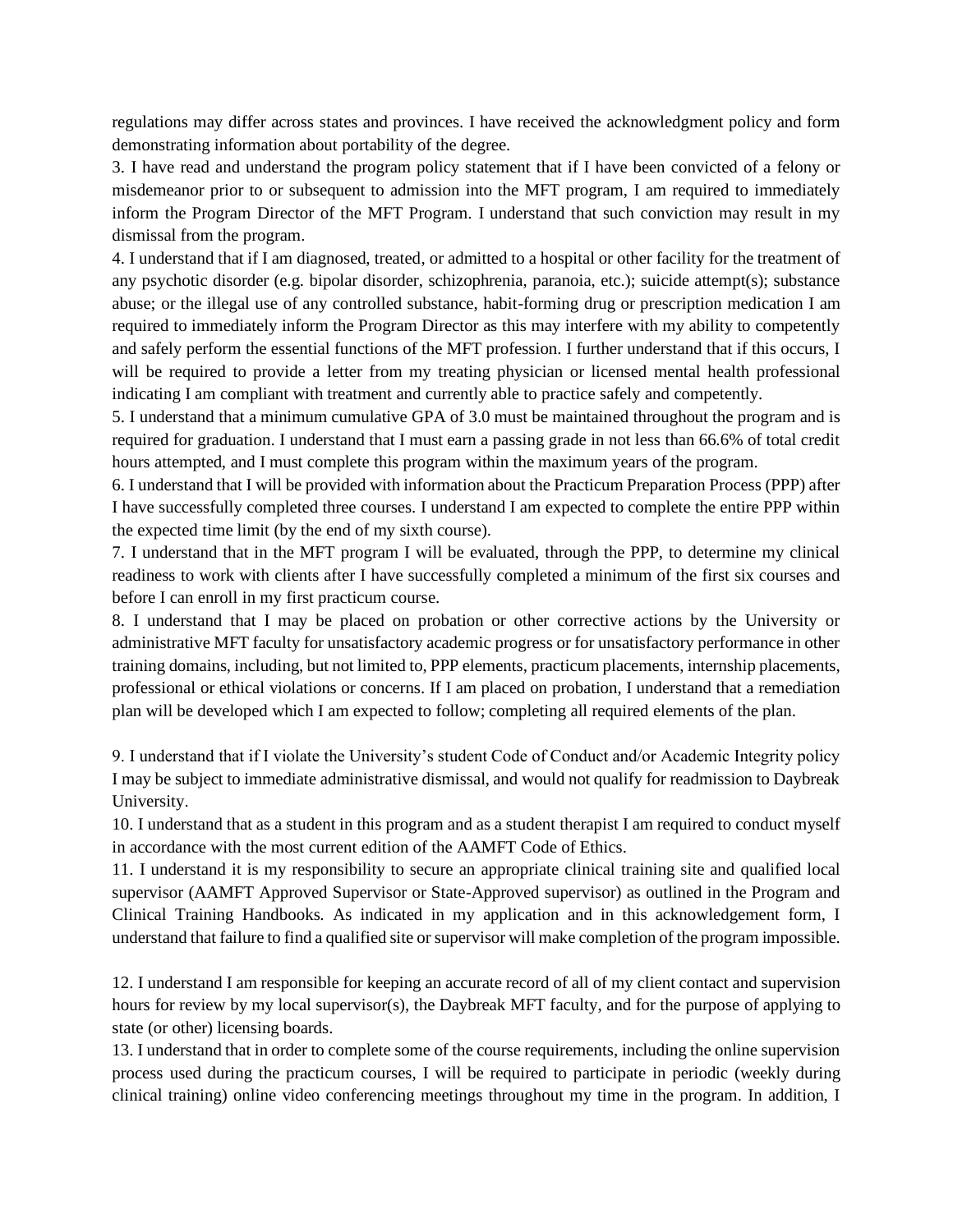understand I am required to record some of my therapy sessions with clients (using a digital video camera) to share during online supervision sessions, as well as have all of my clients sign a standard informed consent document that discloses the video recording of sessions and requests permission for recording, transmission, and supervision of the sessions with the Daybreak MFT Faculty. I understand that the MFT faculty must approve any exceptions to this requirement.

14. I understand that I am required to complete 500 hours of direct client contact (at least 250 of these hours must be relational - working with couples, parents and children together, or whole families together), and 100 hours of approved supervision (at least 51 of these hours must be individual supervision, and at least 50 of these hours must include direct observation - either live or via video recording) received at the local site(s). I also understand that I am expected to review the relevant Program Handbook and Clinical Training Handbook for detailed information regarding these requirements.

15. I understand I am required to maintain weekly supervision at my local site and that I must participate in Daybreak faculty group supervision each week while I am actively seeing clients, or more frequently if required by my state rules and regulations or by my Daybreak Clinical Faculty.

16. I understand that prior to beginning any clinical experience, I am required to submit proof of professional liability insurance

17. I have read and agree to abide by the Confidentiality Statement in the Program Handbook and Clinical Handbook.

18. I understand that faculty and on-site supervisors work collaboratively for the benefit of the students and the MFT program. Therefore, I understand that the MFT faculty, supervisors, and staff may discuss and disclose information concerning my performance as a student and as a therapist-in-training. This information, including information that I may share in courses or in supervision, will only be disclosed to other MFT clinical faculty, supervisors, and staff as needed (deemed pertinent for my personal and/or the MFT program's benefit by faculty, supervisors, and staff), except where otherwise outlined in the Program or Clinical Handbooks.

19. I have read the Marriage and Family Therapy (MFT) Program Handbook relevant to my program and understand all of the information contained therein. I have been given an opportunity to ask questions about the Handbook and understand that if I have concerns about it or the contents of it, I may speak with the Program Director before signing this statement. Furthermore, I agree with the information provided in the MFT Program Handbook and agree to abide by the conditions stated therein.

20. I have reviewed the MFT Program's mission, goals and student learning outcomes in the Program Handbook and understand that I may directly contact the Program Director [\(jinkim@daybreak.edu\)](mailto:jinkim@daybreak.edu) with any questions or feedback that I have.

If you have questions about any of these items, please discuss them with your current professor or request to meet with MFT Program Director [\(jinkim@daybreak.edu\)](mailto:jinkim@daybreak.edu).